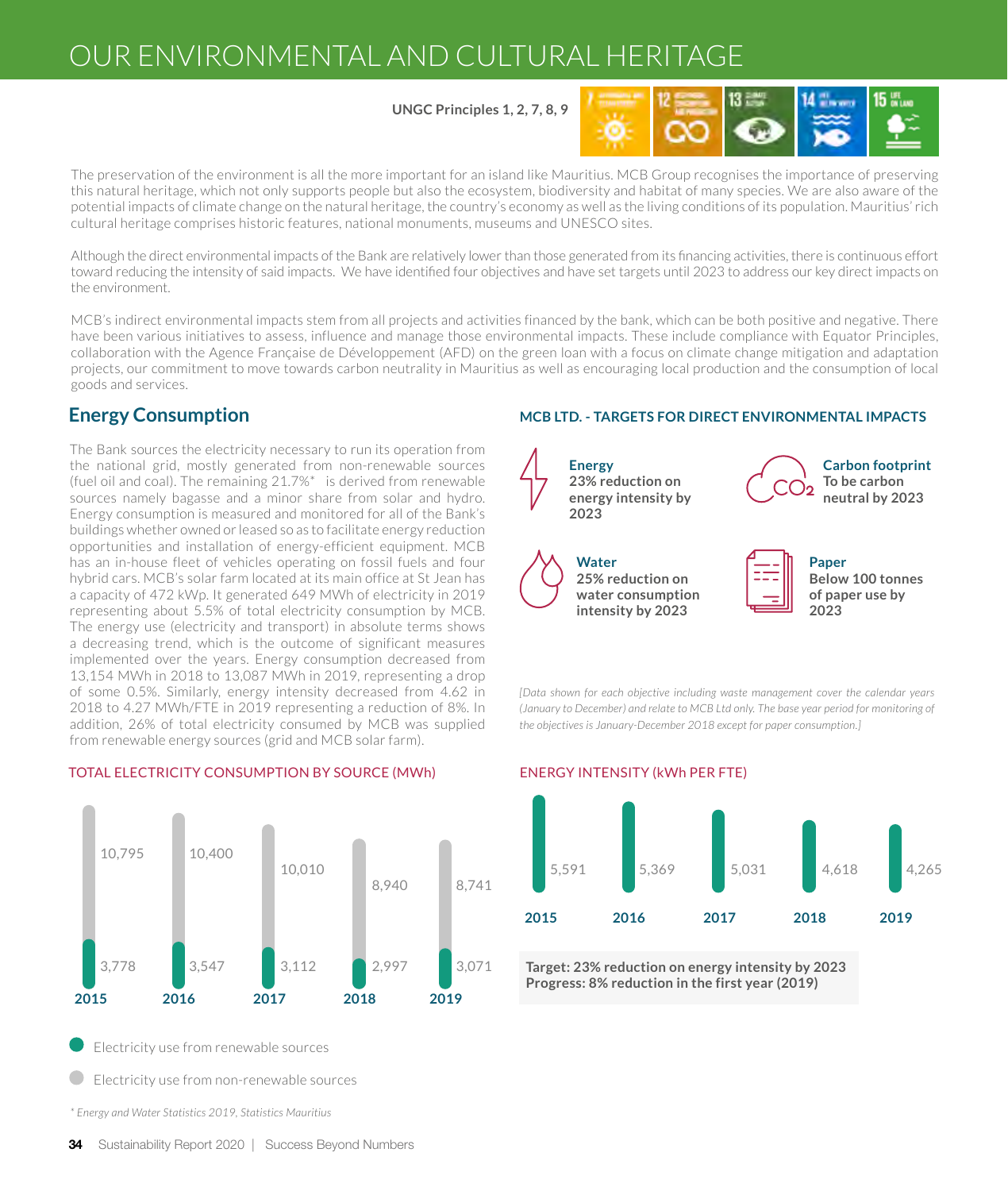# **Carbon Footprint**

The direct GHG emissions of the Bank are continuously being measured and monitored since 2010. Measures taken recently for reducing direct carbon emissions focused mainly on efficient energy consumption in buildings, the purchase of hybrid cars, provision of a common transport system for employees who commute as well as a reduction in business travel by air as far as practicable.

In 2019 our total carbon footprint\* was 17,345 tonnes CO<sub>2</sub>-eq, showing a decrease of 6% from 18,412 tonnes CO<sub>2</sub>-eq in 2018 in absolute terms. The carbon emissions intensity decreased significantly by  $13\%$  during the same period.

#### MCB CARBON FOOTPRINT



*\*[MCB Carbon emissions was calculated according to the Greenhouse Gas Protocol, developed by the World Resources Institute (WRI) and the World Business Council for Sustainable Development (WBCSD) that set the global standard on how to measure, manage, and report greenhouse gas emissions.]*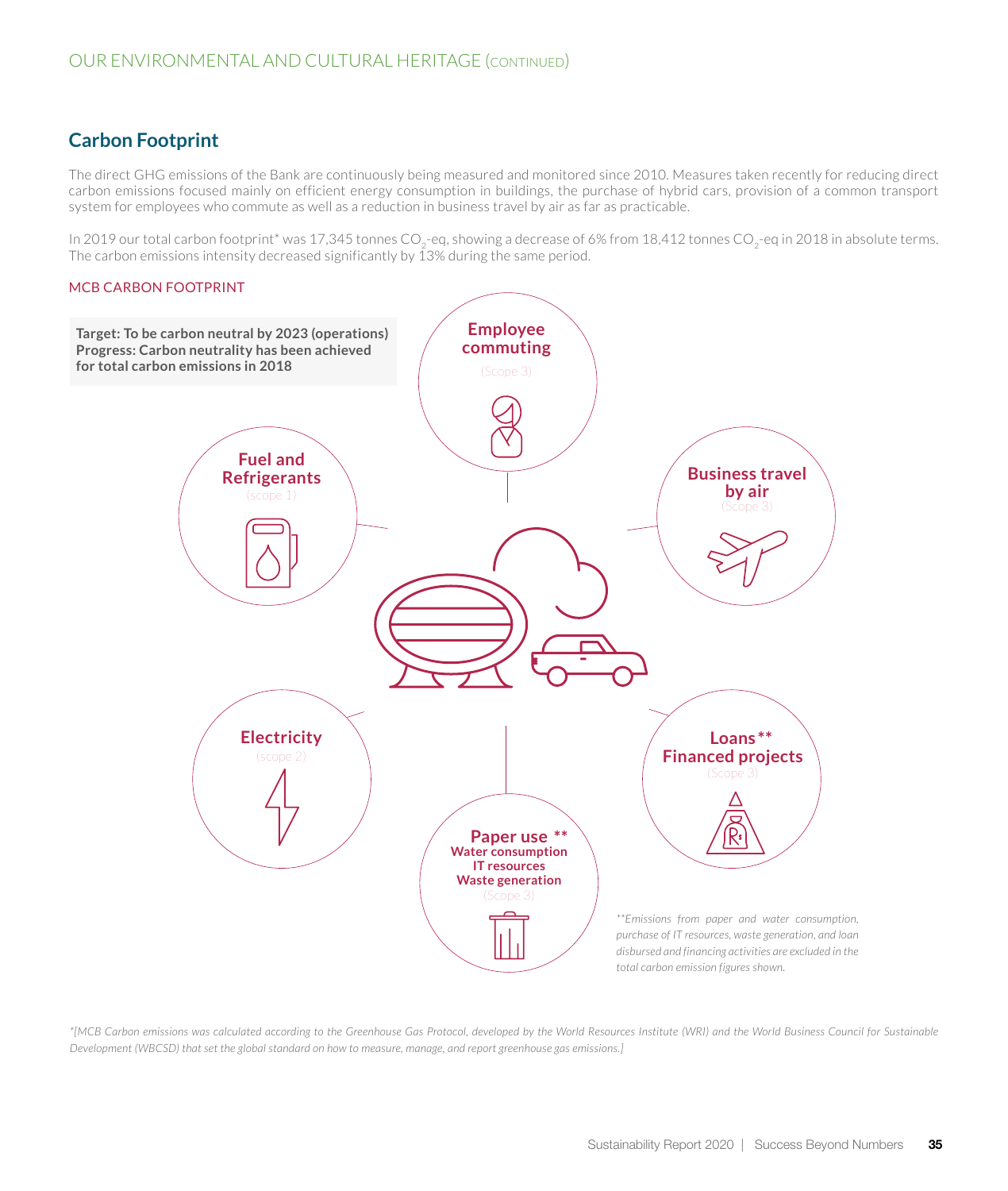

In line with its objective of achieving carbon neutrality by 2023 in its operations, the Bank has been concentrating first on reducing its carbon emissions and then offsetting the residual emissions by investing in projects that have environmental and social benefits. MCB has compensated its residual carbon emissions on a retroactive basis at the beginning of 2020 through 'Klima Neutral', the carbon compensation online platform set up in partnership with BNP Paribas' social enterprise ClimateSeed. Our 18,412 tonnes CO<sub>2</sub>-eq produced during 2018 have been fully offset in afforestation and cookstoves projects in Kenya, Mozambique and Uganda. As such, the Bank has achieved carbon neutrality in its operations for year 2018 and is committed to compensate for its emissions every year on a retroactive basis.

# **Water Consumption**

Water is undeniably a valuable resource in a water-stressed country like Mauritius, which is increasingly experiencing water shortage. The Bank sources potable water through the Central Water Authority. Ongoing monitoring of our water consumption allows us to track and identify potential water saving opportunities. We have implemented many actions over the past years namely the replacement of normal taps with automatic sensor taps in our two main buildings. The normalised water consumption in 2019 decreased by 2% to 12.8 m3 per FTE in 2018. **2015**

**Target: 25% reduction on water consumption intensity by 2023 Progress: 2% reduction in the first year (2019)**

WATER CONSUMPTION INTENSITY



**36** Sustainability Report 2020 | Success Beyond Numbers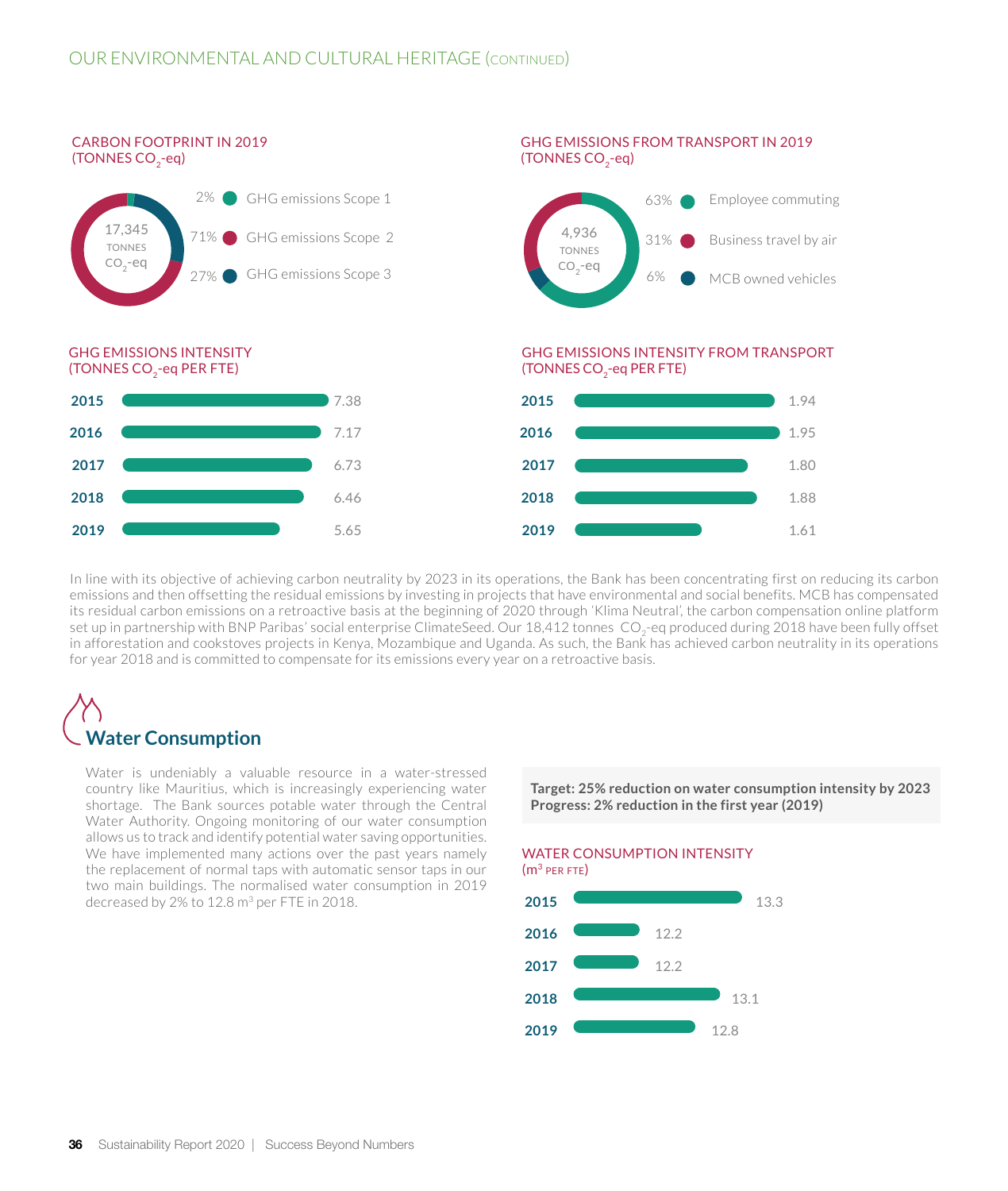# $=$   $\overline{ }$ **Paper consumption**

Paper usage was 259.4 tonnes in 2019. An intensive paper audit conducted in 2019 showed detailed data on paper use by the Bank. As a result, 2019 will be taken as the base year for future measurement and monitoring. The target to reduce paper use to below 100 tonnes by 2023 is maintained. It was observed that our direct operations required about 71% of total paper usage; the rest consisted of paper handed over to clients in various forms. Our paper consumption intensity was 84.5 kg per FTE in 2019.

The Group is encouraging its customers to subscribe to e-statements and its shareholders to adopt the electronic version of the annual report. There has been some recent temporary measures taken during the COVID-19 pandemic under The Companies Act 2001 regarding the distribution of hard copies of annual reports to shareholders. It is therefore not compulsory for companies holding their annual general meeting before 31 December 2020 to distribute printed annual reports, but they are required to provide either a hard copy or an electronic version of the report. MCB Group will thus print a limited number of hard reports this year.

#### **Target: Below 100 tonnes of paper use by 2023 Progress: The base year for benchmarking was restated (2019)**

| Total paper consumption in 2019 (tonnes)                                       | 259.4       |  |
|--------------------------------------------------------------------------------|-------------|--|
| Paper for internal use (direct operations) (%)                                 | 71%         |  |
| Percentage of FSC certified paper<br>Percentage of paper with recycled content | 65%<br>3.5% |  |
| Paper for clients' use (%)                                                     | 29%         |  |
| Percentage of paper with recycled content                                      | 18%         |  |

#### MCB LTD - E-STATEMENT SUBSCRIPTION FOR ACTIVE CUSTOMER ACCOUNTS

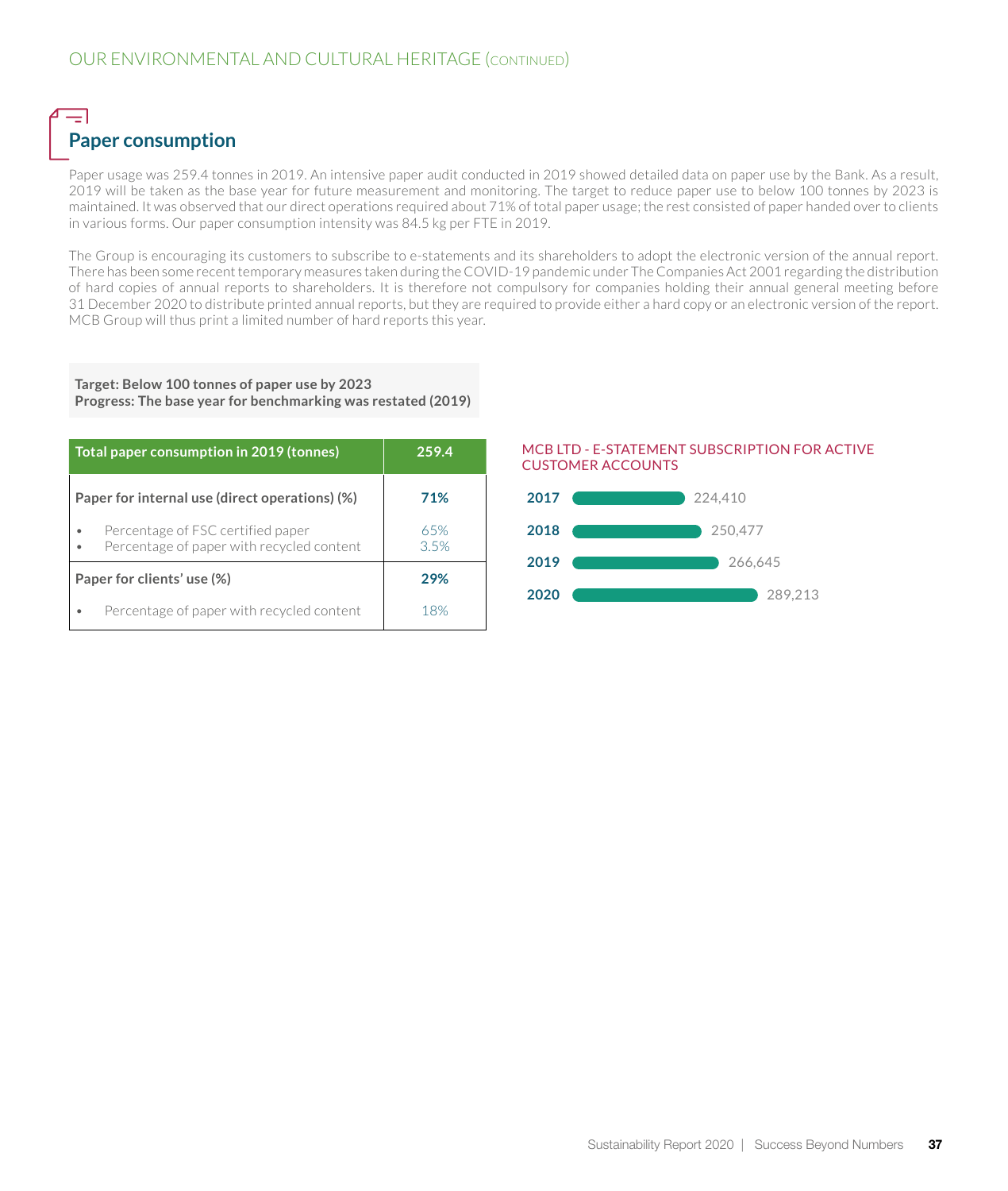# **Waste Management**

The Bank has set up a waste segregation and management system in its buildings. It is also encouraging its employees to recycle their personal waste, namely printers' ink toners, plastic bottles, alkaline batteries, and waste paper. All the waste generated by the Bank's operations is sent to registered waste recycling facilities in Mauritius. Waste electrical and electronic equipment is generally dismantled at the waste facility to separate recyclable parts while hazardous components are exported.



| <b>Waste type</b>  | <b>Unit</b> | <b>Quantity generated in 2019</b> |
|--------------------|-------------|-----------------------------------|
| Paper              | Tonnes      | 136.1                             |
| Plastic            | Tonnes      | 0.34                              |
| Printer ink toner  | Unit        | 979                               |
| Alkaline batteries | Tonnes      | 0.21                              |
| Coffee capsules    | Unit        | 7.779                             |

MCB Ltd is a partner bank for financing development projects under the SUNREF (Sustainable Use of Natural Resources and Energy Finance) initiative, developed by Agence Française de Développement (AFD). AFD has been actively involved in Mauritius since 2009 to promote its green finance label SUNREF and develop a green finance market. The objective of SUNREF Mauritius is to provide green credit facilities to finance projects and technical assistance relating to clean energy and climate change mitigation and adaptation. In September 2018, a third green line of credit of EUR 45 million out of a national line of EUR 60 million was granted by AFD. This third credit line has included criteria for promoting gender equality as one of its conditions.

The projects that have been financed under the second line of credit have had numerous environmental benefits such as water and energy savings, lower effluent generation, and a reduction in use of heavy fuel oil. More information on the benefits is available in our Sustainability Report 2019.

As COVID-19 pandemic has impacted clients' financial position, their propensity to take new loan facilities, including green loans was lower than the previous years.

#### 38 Sustainability Report 2020 | Success Beyond Numbers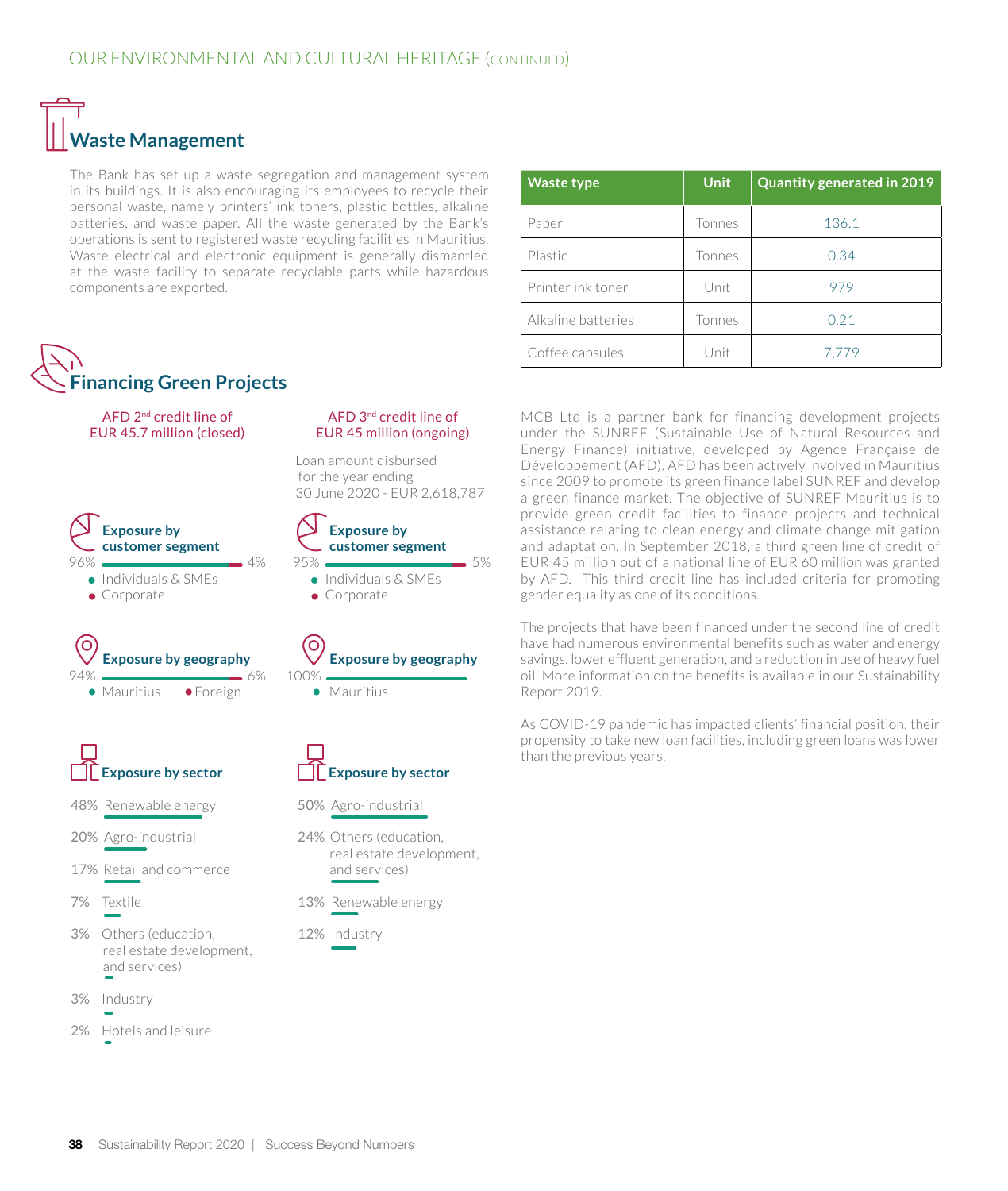# **Our Commitment to the New Climate Economy – Klima**

Climate change is one of the biggest challenges of our century with scientific evidence that shows the vulnerability of human and natural systems to a global warming that exceeds 2°C. Scientists estimate that an increase of 1.5°C will still have huge implications but would be manageable. Conversely, a rise in temperature above 2°C would cause severe impacts. In this struggle to getting to the 1.5-degree pathway, actors of the finance and banking sectors will have a crucial role to play in financing the transition from a carbon-intensive present to a climate-friendly future. As part of its 'Success Beyond Numbers'strategy, MCB Group intends to play its part by adapting its operating and financing practices, but more broadly by educating and mobilising all the economic, social and political actors of Mauritius. The Group has therefore commissioned a study 'Klima Neutral 2050' to address the challenge relating to climate change. Promoting carbon neutrality is a way to help Mauritius look ahead to a future that is secure and sustainable.



#### **The objectives of the 'Klima Neutral 2050' study were:**

- Raising awareness on perspectives for a carbon-neutral Mauritius and achieving neutrality through collective actions by all economic actors.
- Proposing objectives, targets and specific levers for all sectors of the local economy, and seeing this as a source of opportunities.
- Sensitising the business community on the importance of climate risk in financing and business decision making.

The '**Klima Neutral 2050'** study was published and presented at a conference on 5th February 2020. The conference, which was the very first event of its kind organised by a private company on climate in Mauritius, was attended by a large audience of around 350 people, comprising economic actors, entrepreneurs, academics and local and international NGOs, along with political figures including the Minister of Environment, Solid Waste Management and Climate Change Kavydass Ramano. One of the takeaways of the conference was namely the fact that dealing with climate crisis was also an opportunity to create circular, distributed and increased local economic models, and that this goes through, accelerating the transition from nonrenewable to renewable energies and therefore to a sustainable economy. The 'Klima Neutral' study is accessible on **[klima.mu.](https://www.klima.mu/)**

#### **From this perspective, climate neutrality in Mauritius requires the tackling of three major challenges:**

- Reducing the energy intensity of the economy by creating a circular economy, relying on energy sobriety, but also reducing international transport.
- Decarbonise energy by significantly reducing the share of coal and fuel oil in the energy mix and by increasing renewable energy sources which have a high potential on the island.
- Building up carbon sinks in huge scale including natural sinks, which also contributes to supporting certain existing markets (tourism) and emergence of new markets (agricultural or energy). **<sup>1</sup>**



*The 'Klima' conference held in February 2020 and the 'Klima Neutral 2050' study explored how economic, social and political stakeholders could help Mauritius reach carbon neutrality*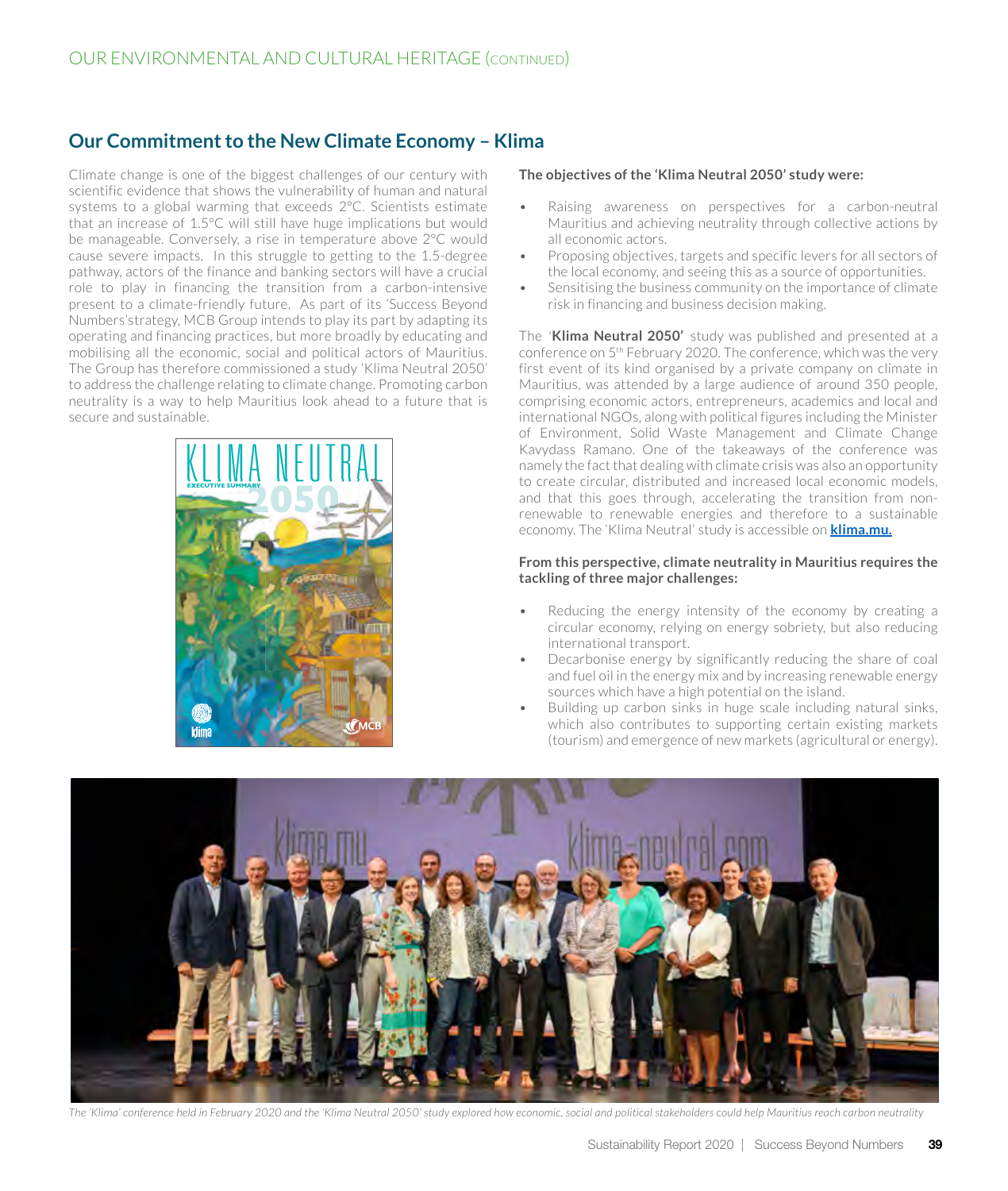

# **Creating our Pathway to a +1.5ºC Climate Strategy**

Our commitment to develop a climate strategy was reinforced by the 'Klima Neutral 2050' study which emphasises our mission to influence this transition towards climate neutrality. Our strategy is based on two main lines of action:

- 1. Making Mauritius a laboratory for the new climate economy
- 2. Be a responsible financial player

#### MAKING MAURITIUS A LABORATORY FOR THE NEW CLIMATE ECONOMY: CHANNELLING FINANCIAL FLOWS TOWARDS THE ECOLOGICAL TRANSITION

Because the profound change in production and consumption modes in Mauritius requires significant financial resources, MCB Group will collaborate with its clients to help them achieve their own transition projects and foster innovation. Many initiatives were announced at the start of 2020 to encourage our clients to shift towards a low-carbon future:

- A green credit scheme amounting to Rs 1 billion per year over three years (2020-2022) for financing low-carbon transition projects for all economic sectors.
- The introduction of environmental and social conditions when allocating credit to its clients, in order to encourage corporate clients in Mauritius to improve their sustainability performance.
- Special and attractive credit conditions to individuals for the purchase of low carbon services or equipment (for example electric vehicles, solar panels, etc.).

Due to the unforeseen COVID-19 pandemic, which has severely affected the Mauritian economy and has changed priorities, the implementation of these initiatives are behind schedule. However, MCB Group remains committed to fostering the climate transition while also helping the economy to recover from this crisis.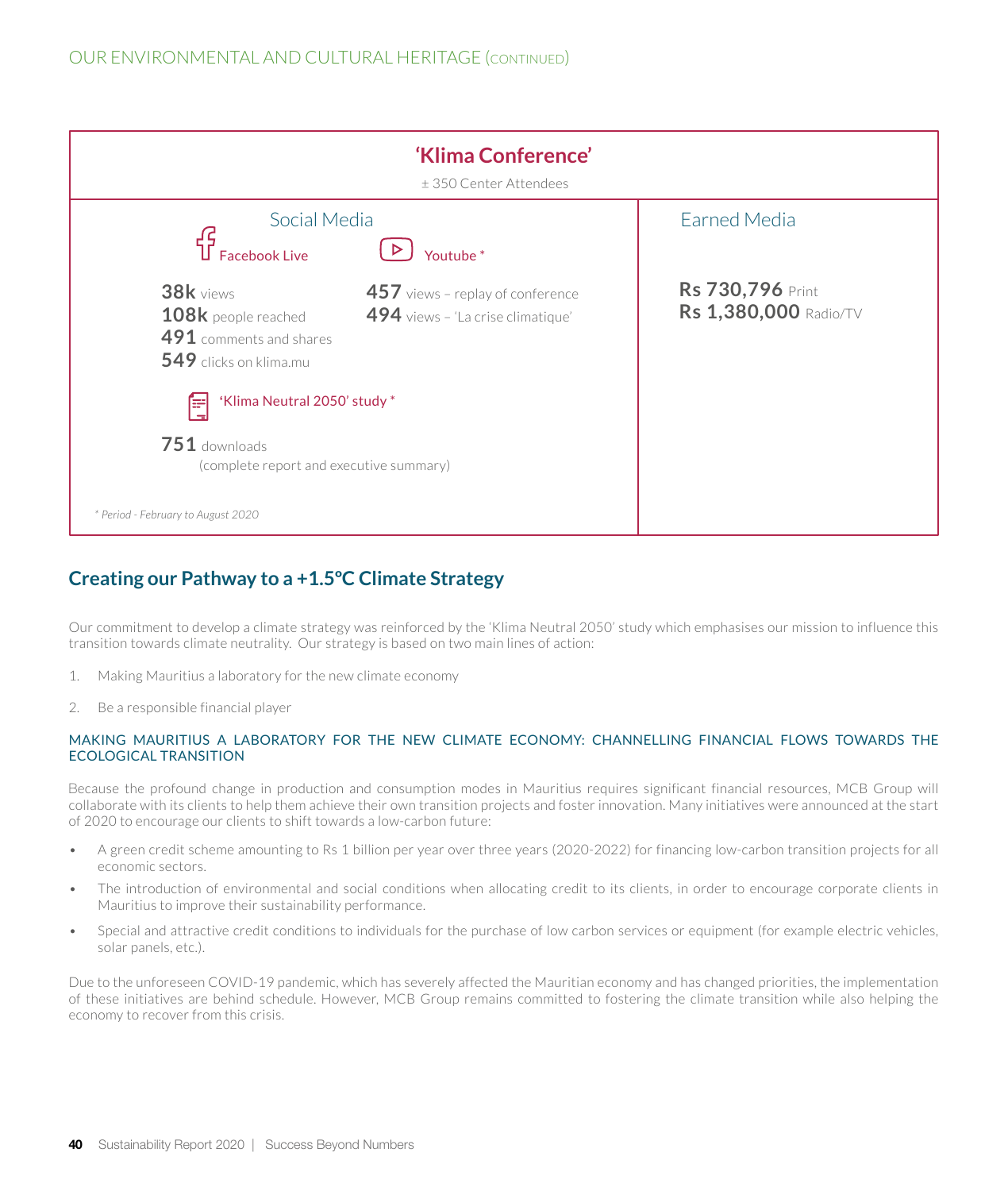#### **TACKLING CLIMATE CHANGE WHILE RECOVERING FROM THE COVID-19 CRISIS.**

The COVID-19 pandemic and its economic aftermath has cast a new light on the vulnerability of our economic system. While MCB Group acknowledges that a stimulus package is crucial to boost economic recovery, it also advocates for a new vision of the Mauritian economy, in order to make it more resilient, local, more circular and more climate-friendly. In line with the 'Lokal is Beautiful' and 'Klima Neutral 2050' reports, we have commissioned a study to provide us with a deeper understanding of Mauritius' productive fabric, identify opportunities for diversification and establish an operational strategy to spearhead the emergence of a more locally-anchored, diverse and prosperous economy on the island. This report will identify the most promising products and sectors to jumpstart the island's resilient revolution based on existing local know-how and demand while simultaneously boosting climate-positive sectors and practices. Refer to 'Resilient Production' for more information.

#### BEING A RESPONSIBLE FINANCIAL PLAYER: GOING CARBON NEUTRAL

MCB has set an objective to achieve overall carbon neutrality in the banking operations by 2023, through a mix of mitigation and offsetting actions:

- Providing training to all employees on topics relating to reduction of carbon footprint of the Bank's operations including paper consumption, energy use and eco-friendly behaviour.
- Reassessing the necessity for all business trips by air to reduce our carbon impact.
- Favouring the purchase of hybrid or electric vehicles when renewing the fleet of company vehicles.
- Equipping our bank branches (where technically feasible) with photovoltaic panels for carbon-free electricity generation. This will be in line with the schemes provided by the Central Electricity Board.
- Retroactively offsetting our unavoidable greenhouse gas emissions (scope 1, scope 2 and business air travel).

The Group has setup an online carbon compensation platform [\(www.klima-neutral.com\),](https://klima-neutral.com/) allowing its corporate clients to estimate and compensate for their greenhouse gases emissions through funding of energy transition projects and carbon sinks in the Indian Ocean region and worldwide. 'Klima Neutral' is a platform set up in partnership with BNP Paribas' social enterprise ClimateSeed. The 18,412 tonnes  $CO<sub>2</sub>$ -eq produced during 2018 by the Bank have been fully offset in afforestation and cookstoves projects in Kenya, Mozambique and Uganda. MCB has also successfully offset the  $CO<sub>2</sub>$ -eq emissions generated by the speakers who travelled by air for the 'Klima' conference.

In an endeavour to develop our knowledge of carbon finance but also to compensate part of its indirect CO<sub>2</sub> emissions derived from projects that it finances, MCB has committed to invest € 5 million over the period 2021-2040 in the Livelihoods Carbon Fund 3, an impact investment fund created by Livelihoods Funds with leading companies worldwide joining forces to accelerate efforts on climate change mitigation and social impact. MCB has committed to compensate around 800,000 tonnes  $CO<sub>2</sub>$ -eq by supporting low carbon community projects. Part of the earned carbon credits will be used for its own compensation and resulting surplus credits will be sold to corporate clients.

#### **MCB ENERGY AND COMMODITIES FINANCING PORTFOLIO**

MCB's Energy and Commodities activities in Africa have in the recent decades contributed to wealth creation and distribution in these countries by helping them to exploit sustainably the natural resources they are endowed with. Providing access to energy to the African countries has undeniably positive social and economic impacts. During 2019-2020, MCB has financed cross-border metallurgical and non-thermal coal trading, and its portfolio includes coal/bagasse power plants historically financed in Mauritius. As a responsible bank, MCB is committed to stop all new financing for coal infrastructure and trade, whether thermal or metallurgical, worldwide from 2022. The decreasing trend on coal trading reinforces our commitment. In Mauritius, we will also stop financing new coal-fired power plants and will engage with Mauritian clients to find environmentally friendly alternatives for energy production.

| In USD million                  | June<br>2017 | June<br>2018 | June<br>2019 | June<br>2020 |
|---------------------------------|--------------|--------------|--------------|--------------|
| Oil and Gas                     | 839          | 1,451        | 1,913        | 2,023        |
| Trade finance                   | 690          | 1,128        | 1,303        | 1,402        |
| Exploration and<br>production   | 65           | 99           | 213          | 290          |
| Project finance                 | Ω            | 26           | 22           | 19           |
| Prepayments                     | 84           | 198          | 375          | 312          |
| Coal                            | 52           | 121          | 100          | 30           |
| Trade finance                   | 52           | 121          | 100          | 30           |
| Total                           | 891          | 1,572        | 2,013        | 2,053        |
| % of total assets<br>of MCB Ltd | 9%           | 15%          | 16%          | 17%          |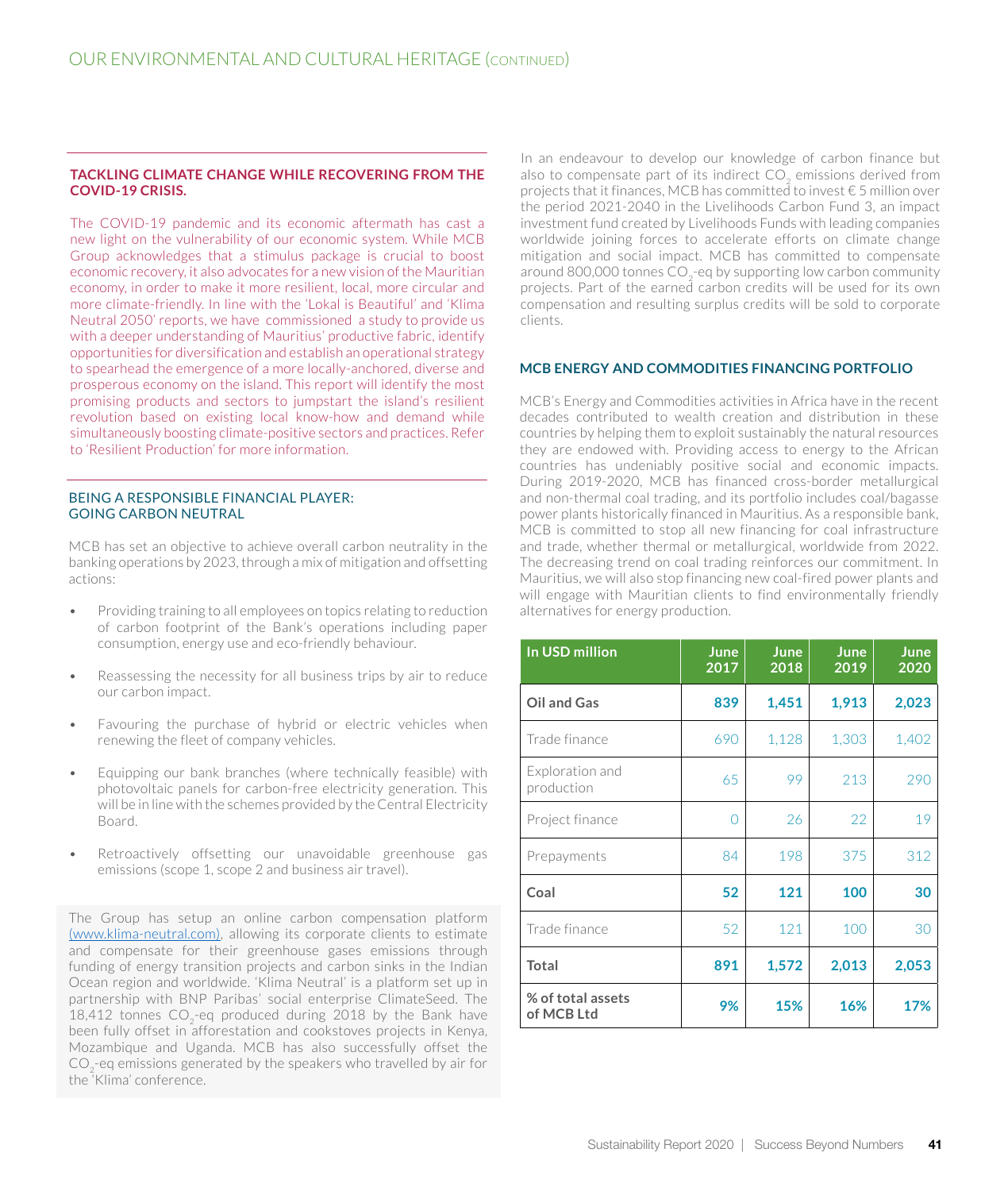#### AT A GLANCE - SHIFTING TOWARDS THE NEW CLIMATE ECONOMY IN MAURITIUS

#### **Financing transition solutions**



- Green credit scheme of Rs 1 billion per year over 2020-2022.
- Adapting our credit allocation conditions to our clients' environmental and social performance.
- Attractive credit offers for purchasing low carbon equipment.

# **Moving away from coal +0/YEAR FROM 2022**

- Stop all new financing worldwide for coal infrastructure and trade, whether thermal or metallurgical.
- Stop financing of new coal-fired power plants in Mauritius and engaging with our clients on environment-friendly solutions.

#### **TACKLING CLIMATE RISK AND EXPOSURE: A LOOK AT OUR PORTFOLIO**

As a responsible Bank, MCB is conscious that its significant environmental and social impacts lie in its financing activities. In 2019, MCB Ltd conducted an assessment of the greenhouse gas emissions associated with six of its loans types (student loans, infrastructure and construction works, vehicles loans, capital investment, consumer credit and home loan) representing 21% of its lending activity for the period January-December 2018. The loans were associated to the carbon emissions of 375 ktonnes CO<sub>2</sub>-eq. LOCAL FOOTPRINT NATURE® model was used in that assessment. Detailed information on this analysis is available in our Sustainability Report 2019.

This first analysis has stressed the necessity for MCB to understand better its exposure to climate risks and carbon-intensive investment. In 2020, the Group initiated a benchmark analysis of the state-ofthe-art climate risk assessment methodologies, including exposure to both physical and transition risks. This study explored the trends in portfolio management with regards to climate risks, and assessed the transparency, relevance and feasibility (in terms of data availability, complexity, models to develop etc.) of methods such as carbon intensity evaluation of a portfolio, measure of 2°C-alignment of a portfolio, physical risk scoring, value at risk and expected loss evaluation. This exercise will help MCB to select and adopt the appropriate methodology and principles to address and monitor climate risks of its portfolio.

# Partnering for Biodiversity Preservation

MCB Group has always supported actions for environmental protection wherever it operates. In Mauritius, in addition to its usual support for the cause, MCB has contributed significantly to two major environmental projects, through a collaboration with the Mauritian Wildlife Foundation (MWF) and Ebony Forest. These projects are in line with its climate engagement.

#### **MAURITIAN WILDLIFE FOUNDATION**

MCB signed a partnership with the MWF to fund five of its programmes for a total amount of Rs 15 million over three years until 2021. These programmes aim at protecting four endemic species that are currently under the threat of extinction, mainly the Echo Parakeet, the Pink Pigeon, the Gûnther's Gecko and the Round Island Boa. MCB also contributes to the protection of the fragile biodiversity of Mauritius' islets: île de la Passe, l'île aux Fouquets and îlot Gabriel, through inclusive participation with the MWF. The rationale for this collaboration is to raise awareness in the population on the importance of conserving our biodiversity. We have renewed our second year partnership for an additional of Rs 5 million.

Our partnership with the MWF includes the participation of our customers as well through an initiative 'Cards for Change'. As from 11<sup>th</sup> May 2019 MCB has paid Rs 10 cents for every transaction clients make using their MCB debit cards. That amount has reached around Rs 3 million as at 30 June 2020.

#### **MV Wakashio oil spill in the southeast lagoon of Mauritius August 2020**

This oil spill has negatively affected marine life in the southeast region of Mauritius where the MWF manages île aux Aigrettes nature reserve. 21 employees have promptly volunteered to help the MWF on 11 August to remove plants from île aux Aigrettes nature reserve and relocate them on the mainland where they can safely grow. MCB has donated the Rs 3 million from the 'Cards for Change' initiative to the MWF to help protect its flora and fauna. It has announced 5,000 man-days (social leave programme) to be used for clean-up and conservation-related initiatives by MCB employees. A calendar comprising of activities and volunteers is currently being established for planning the 5,000 days social leave.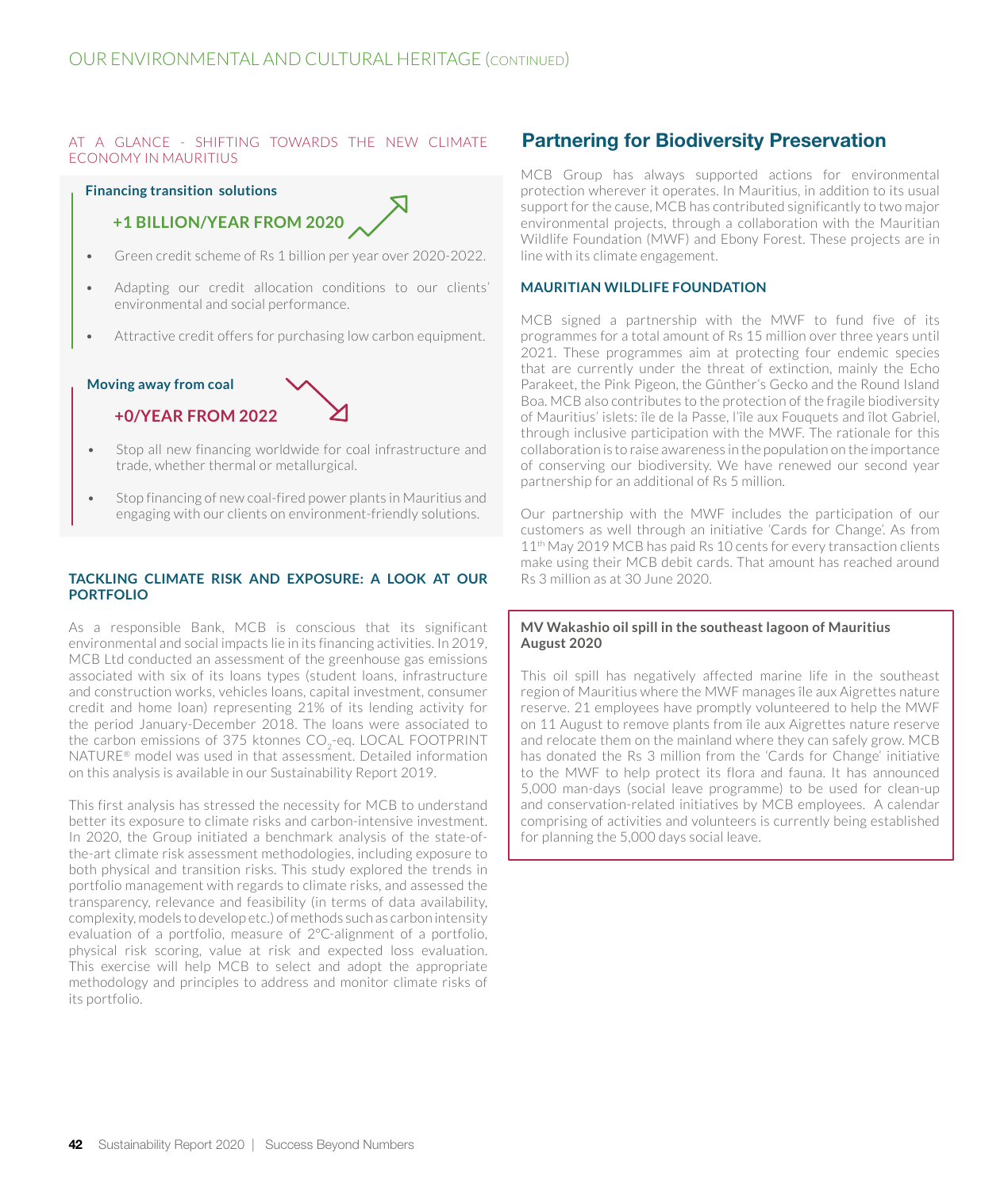## OUR ENVIRONMENTAL AND CULTURAL HERITAGE (continued)

#### **EBONY FOREST**

MCB has been a key partner of Ebony Forest since 2007. Ebony Forest covers 50 hectares of land at Chamarel in the southwest of Mauritius. In line with our social leave programme and through team building activities, 500 of our employees participated in weeding and planting in the forest area during the year. MCB had previously sponsored one hectare of Ebony Forest that included reforestation. MCB's financial contribution during the year was Rs 2.2 million including the one hectare sponsored and the provision of 700 educational packs to students who visited the Forest. 168 plants in 13 different species and 598 plants from 21 species have been proudly planted in 2019 and 2020 respectively on that one hectare of land. MCB is planning to sponsor one more hectare in 2020. This will contribute to developing additional carbon sinks, which is line with our climate commitment.



*Weeding and planting is no small task at the Ebony Forest conservation park. Through our Social Leave programme, our staff has also been giving a helping hand.*



*The Mauritian Wildlife Foundation is working hard for the conservation of endangered flora and fauna. We are supporting their efforts to protect four emblematic species, amongst which the Pink Pigeon.*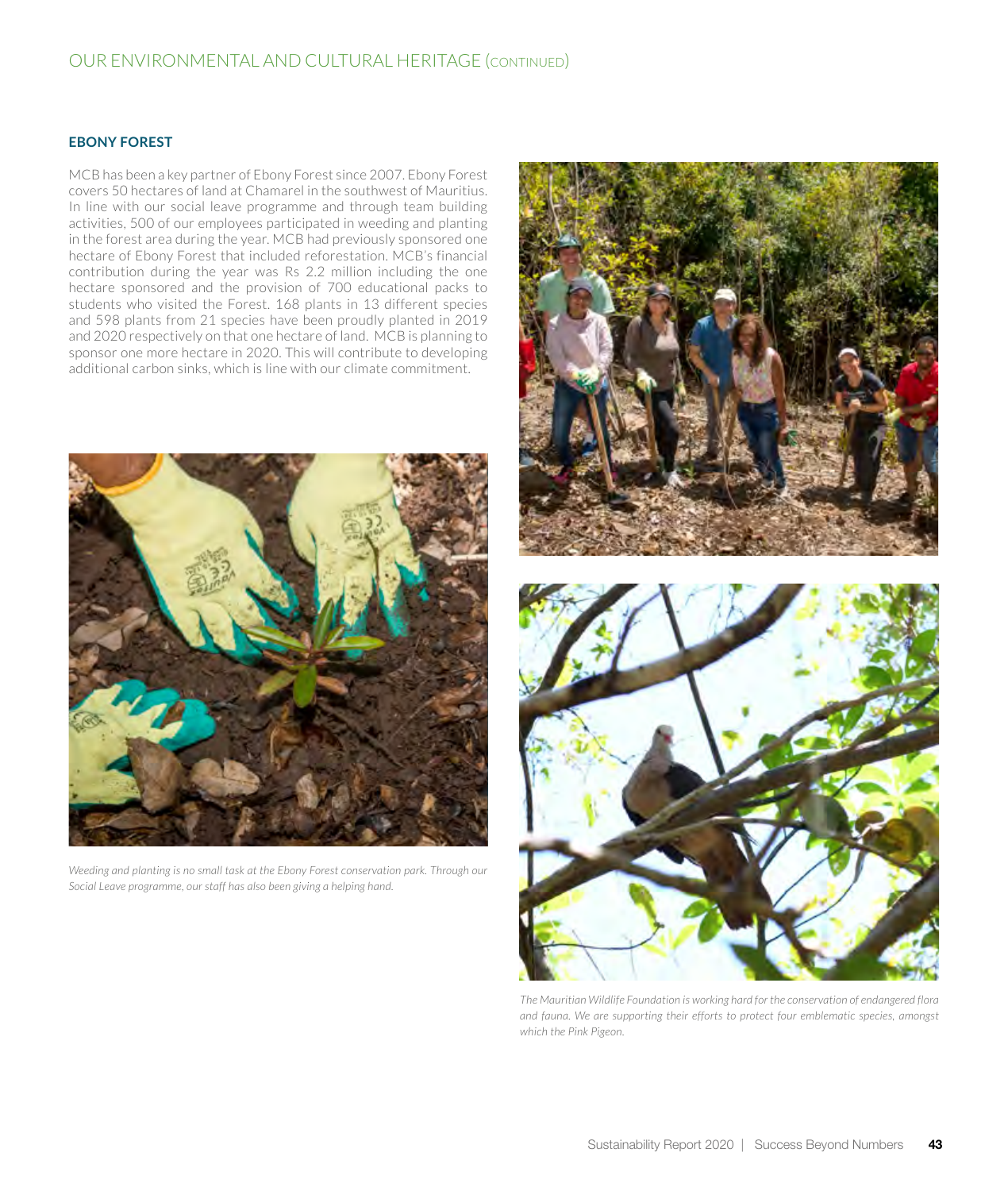# **Culture**

Culture being one of the pillars of the Group's Corporate Sustainability Programme is also an important feature in Mauritius. Culture through its various forms such as festivals, Mauritian cuisine, and music, favour social integration and the collective participation of the population. The Group has therefore identified the need to create cultural and artistic avenues for the development of both individual and collective identity. Cultural activities have been categorised into different segments - music, sports, education, and history. There were several successful events organised and sponsored during the year, which have contributed to the economy of the country by providing direct and indirect job opportunities. A few scheduled events were however put on hold and could not be organised due to the occurrence of COVID-19 pandemic.

| <b>Music</b>                            |                                                                                                                                                                                                                                                                                                                                                                                                                                                                                               | <b>Sports</b>                                                                    |                                                                                                                                                                                                                                                                                                                                                                                                                                                                                                                                                                                    |
|-----------------------------------------|-----------------------------------------------------------------------------------------------------------------------------------------------------------------------------------------------------------------------------------------------------------------------------------------------------------------------------------------------------------------------------------------------------------------------------------------------------------------------------------------------|----------------------------------------------------------------------------------|------------------------------------------------------------------------------------------------------------------------------------------------------------------------------------------------------------------------------------------------------------------------------------------------------------------------------------------------------------------------------------------------------------------------------------------------------------------------------------------------------------------------------------------------------------------------------------|
| <b>VIBE Moris®</b>                      | Created in 2018, VIBE Moris® is a TV Talent<br>show, entirely designed and produced by MCB.<br>Season 3, due to air in June 2020 is currently on<br>hold due to the COVID-19 pandemic. Broadcast<br>by national TV at prime time as well as via social<br>networks, it provides young Mauritian talents<br>with a platform for artistic expression on a<br>national scale. MCB has contributed around Rs<br>47 million in this event.<br>VIBE Moris <sup>®</sup> has given the opportunity to | <b>Team MCB</b><br>Boys and<br>Girls<br><b>Rando Trail</b><br>et Nature<br>(RTN) | As a full-fledged partner to the Mauritius Cycling<br>Federation since 2017, MCB aims to support the<br>talent of the national sports team by instilling<br>values such as motivation and self-improvement.<br>In 2020, MCB went one step further by supporting<br>the first women's national cycling team MCB Girls.<br>The team was launched on 8 March 2020 to coincide<br>with the celebration of the International Women's<br>Day. A financial contribution of Rs 5 million and<br>Rs 1.5 million was allocated to Team Boys and Team<br>Girls respectively during 2019-2020. |
|                                         | local talents to receive coaching from music<br>professionals, and created employment for around<br>100 people during the show. Virginie Gaspard, who<br>took part in the first edition of VIBE Moris was a<br>contestant on the 8th edition of The Voice France<br>in 2019.                                                                                                                                                                                                                  |                                                                                  | MCB is a partner of Rando Trail et Nature, the<br>association responsible for organising the local<br>league of trails annually in Mauritius. A total of<br>Rs 950,000 was allocated in 2020 for the year's<br>events and projects. MCB has created 'Leker dan<br>Zefor' initiative in addition to the partnership with<br>RTN, which contributes Rs 5 for each kilometre<br>ran by a participant. The money collected is                                                                                                                                                          |
| <b>Education</b>                        |                                                                                                                                                                                                                                                                                                                                                                                                                                                                                               |                                                                                  |                                                                                                                                                                                                                                                                                                                                                                                                                                                                                                                                                                                    |
| Science<br>Quest                        | The Science Quest is a national project-based<br>science competition, which is organized by the Rajiv<br>Gandhi Science Centre inspires students to use<br>scientific methods to devise solutions for problems<br>in their daily activities. MCB has contributed<br>Rs 750,000 to the sixth edition held in 2019, by                                                                                                                                                                          |                                                                                  | used to finance projects relating to nature<br>conservation and sports activities at national level.<br>MCB has contributed financially to help the first<br>Mauritian trail team participate in the World Trail<br>Championship in Portugal in 2019.                                                                                                                                                                                                                                                                                                                              |
|                                         | sponsoring the prizes and the award ceremony.                                                                                                                                                                                                                                                                                                                                                                                                                                                 | <b>History</b>                                                                   |                                                                                                                                                                                                                                                                                                                                                                                                                                                                                                                                                                                    |
| <b>SEM Young</b><br>Investors<br>Awards | This annual competition is organised by the Stock<br>Exchange of Mauritius to instil the culture of<br>investing in young. MCB has sponsored some prizes<br>and the award ceremony amounting to Rs 600,000.                                                                                                                                                                                                                                                                                   | Rodrigues au<br><b>Fil du Temps</b>                                              | This event which is part of the 'Rises nou kiltir'<br>initiative by MCB was organised at the Blue Penny<br>Museum in February 2020, to display the collection<br>of pictures of Rodrigues Island taken some                                                                                                                                                                                                                                                                                                                                                                        |
| Other events                            | Eco-Warriors and the National Spelling Bee<br>Competition                                                                                                                                                                                                                                                                                                                                                                                                                                     |                                                                                  | 50 years ago by a French Engineer, Mr Dupon. A<br>similar exhibition was held on 9 October 2020 in<br>Rodrigues Island at L'Alliance Française in Port<br>Mathurin. Around Rs 750,000 was allocated to this                                                                                                                                                                                                                                                                                                                                                                        |

# **LOOKING AHEAD**

- Engaging all employees is crucial to the successful implementation of our Corporate Sustainability Programme. We will organise awareness sessions on key topics to change and improve behaviour and consumption pattern. The topics include electricity use in building, paper use, waste reduction and segregation, etc.
- We are currently devising a detailed action plan with annual targets in order to achieve 2023 targets relating to energy consumption, water use, paper reduction and to carbon neutrality.
- Work is ongoing on our climate strategy to support the country's transition to a low-carbon economy.

project.

- We will continue to support the organisations involved in our biodiversity preservation.
- The promotion of cultural events in Mauritius will remain on our agenda for collective well-being.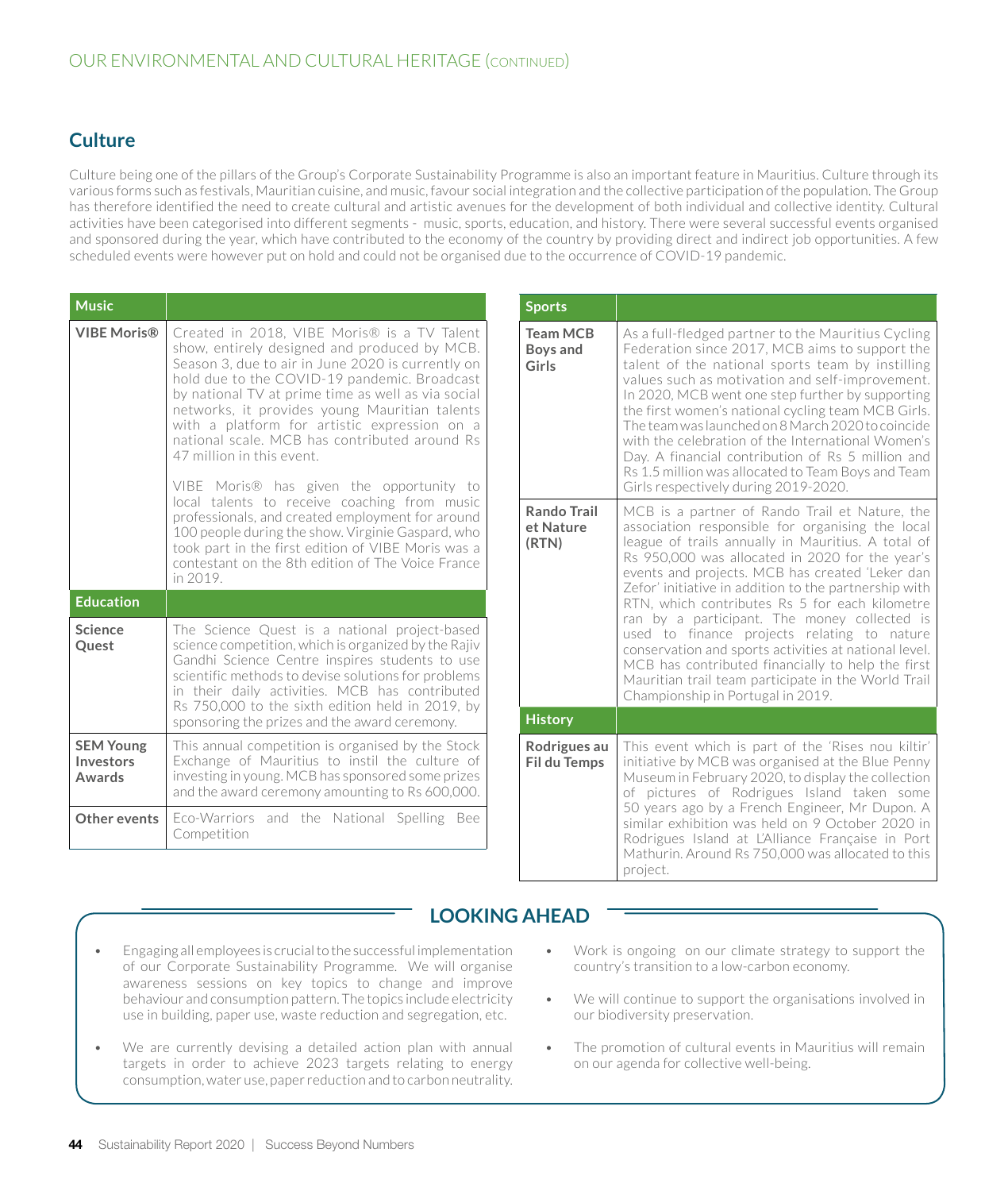

#### **FRANÇOIS GEMENNE**  PROFESSOR OF ENVIRONMENTAL GEOPOLITICS

*" Indicators on climate change have deteriorated considerably. When it comes to action on climate change, this decade has been a lost one. However, in my view, there seems to have been a shift in public opinion that has been occurring over the past year or two. People are increasingly realising that climate change is not just an environmental problem, but that it affects all aspects of the economy and society. This is a very important change, and it brings great hope.*

*Many companies, and shareholders, remain exclusively preoccupied with the short term, and this prevents them from investing in the future. The companies that will be tomorrow's winners and market leaders, are those that are today's game changers, that have already started to transform their practices and processes, and that have already anticipated the future. "*

(Citation taken from press media kit from the Klima conference in February 2020)

#### **VIKASH TATAYAH** CONSERVATION DIRECTOR - MAURITIAN WILDLIFE FOUNDATION

*" With the key support of MCB, the Mauritian Wildlife Foundation has been able to maintain and consolidate its hands-on conservation programmes. Over the past year, we have had many achievements: the reintroduction of three male Pink Pigeons from Jersey Zoo (UK), the down-listing of the Echo Parakeet from 'Endangered' to 'Vulnerable' on the Union for Conservation of Nature Red List, the maintenance of Gûnther's Gecko and Round Island Boa populations and the exposure of more than 10,582 visitors to Ile aux Aigrettes on the importance of islets restoration to help save these species from extinction.* 

*This first year of partnership has been very fruitful but most of all we look ahead to upcoming years. The pressures on our biodiversity are increasing. Historically these include habitat destruction and habitat degradation through invasive alien plants and animals. We also have anthropogenic pressures such as climate change and development pressure, which are both exacerbating the extant pressures facing our biodiversity. Added to this are the 'novel' issues that include environmental pollution, such as persistent organic pollutants, plastics - and oil spills, as recently evidenced by the Wakashio tragedy. "*

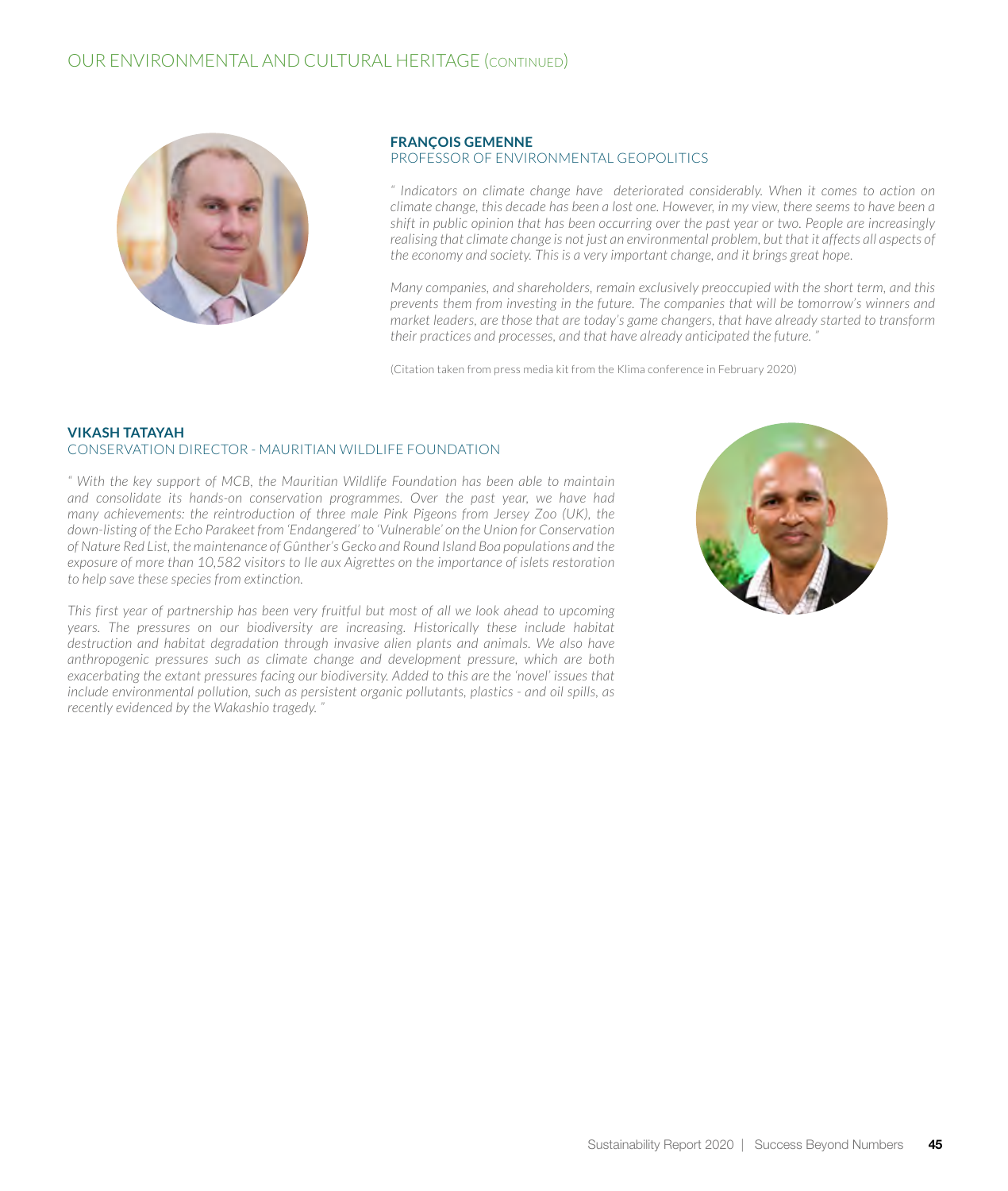

*In our endeavour to promote the well-being of one and all, we support each year a number of projects involving our youths, and also empower our staff to be agents of change*